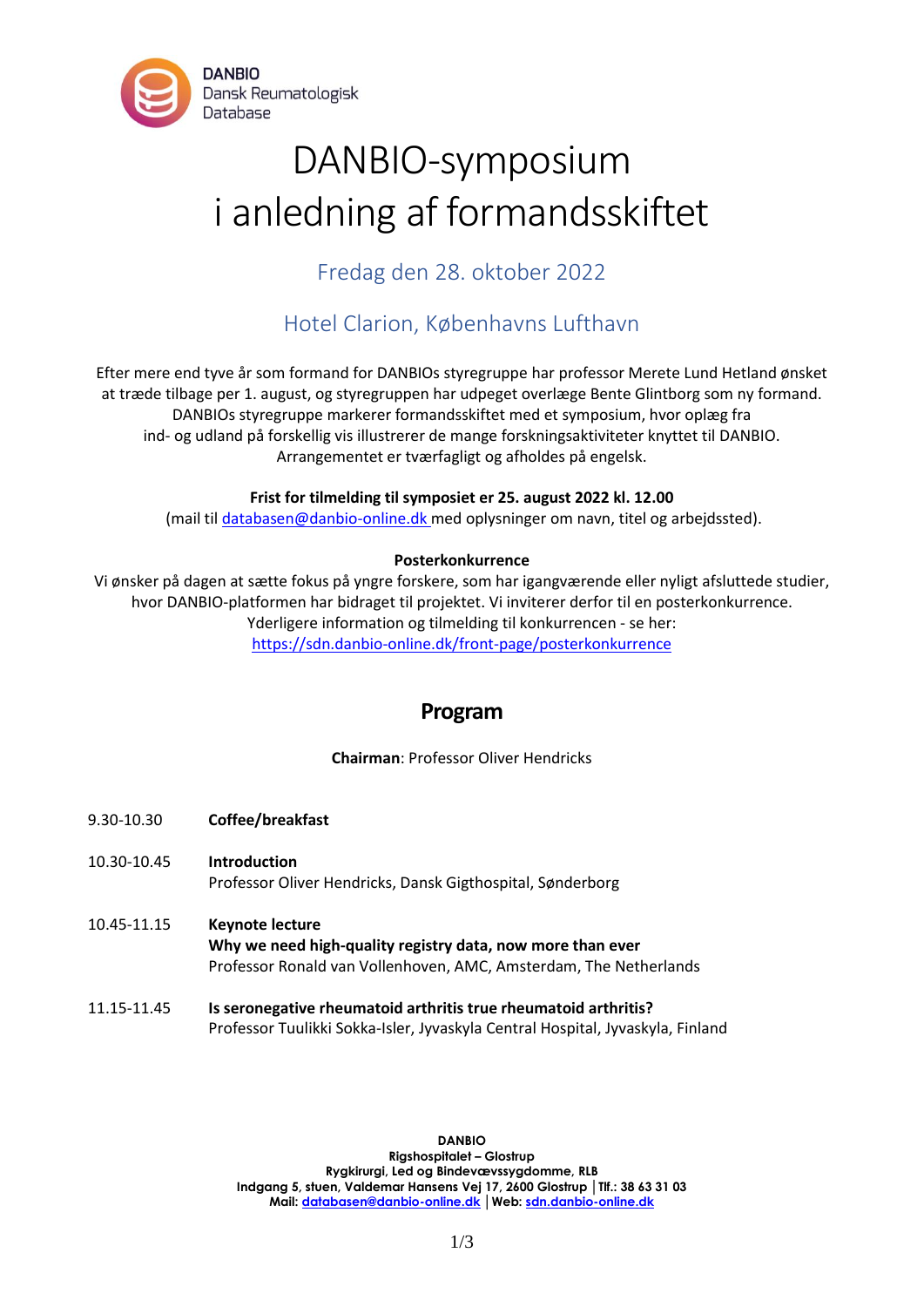

| 11.45-12.15 | <b>Coffee break and poster viewing</b>                                                                                                                                                               |
|-------------|------------------------------------------------------------------------------------------------------------------------------------------------------------------------------------------------------|
| 12.15-12.45 | Real-world data on acute coronary syndrome in patients with rheumatoid arthritis<br>Professor Johan Askling, Karolinska Instituttet, Stockholm, Sverige                                              |
| 12.45-13.15 | Therapeutic drug monitoring and detection of anti-drug antibodies - is it time for<br>implementation in daily clinical practice?<br>Professor Espen Haavardsholm, Diakonhjemmet Sykehus, Oslo, Norge |
| 13.15-14.15 | Lunch                                                                                                                                                                                                |
| 14.15-14.35 | DANBIO at 22 years, what has been achieved?<br>Professor Merete Lund Hetland, outgoing chair                                                                                                         |
| 14.35-14.45 | The mortality risk in patients with rheumatoid arthritis and depression<br>Consultant, PhD Jens Kristian Pedersen, Svendborg Sygehus                                                                 |
| 14.45-14.55 | <b>Comorbidities in arthritis - Research using DANBIO</b><br>Professor Lene Dreyer, Aalborg Universitetshospital                                                                                     |
| 14.55-15.05 | Physical activity is more than exercise! How do patients with inflammatory arthritis<br>make every move count?<br>OT, MsHs, post doc. Tanja Thomsen, Rigshospitalet, Glostrup                        |
| 15.05-15.15 | The optimum treatment of early RA - 1year results from the NORD-STAR trial<br>Professor Mikkel Østergaard, Rigshospitalet, Glostrup                                                                  |
| 15.15-15.25 | Danish Lupus research with international impact through DANBIO<br>Professor Søren Jacobsen, Rigshospitalet, København                                                                                |
| 15.25-15.35 | The new kids on the block - patients treated with immune checkpoint inhibitors<br>Professor Bent Deleuran, Aarhus Universitetshospital                                                               |

**DANBIO Rigshospitalet – Glostrup Rygkirurgi, Led og Bindevævssygdomme, RLB Indgang 5, stuen, Valdemar Hansens Vej 17, 2600 Glostrup │Tlf.: 38 63 31 03 Mail[: databasen@danbio-online.dk](mailto:databasen@danbio-online.dk) │Web: [sdn.danbio-online.dk](http://www.danbio-online.dk/)**